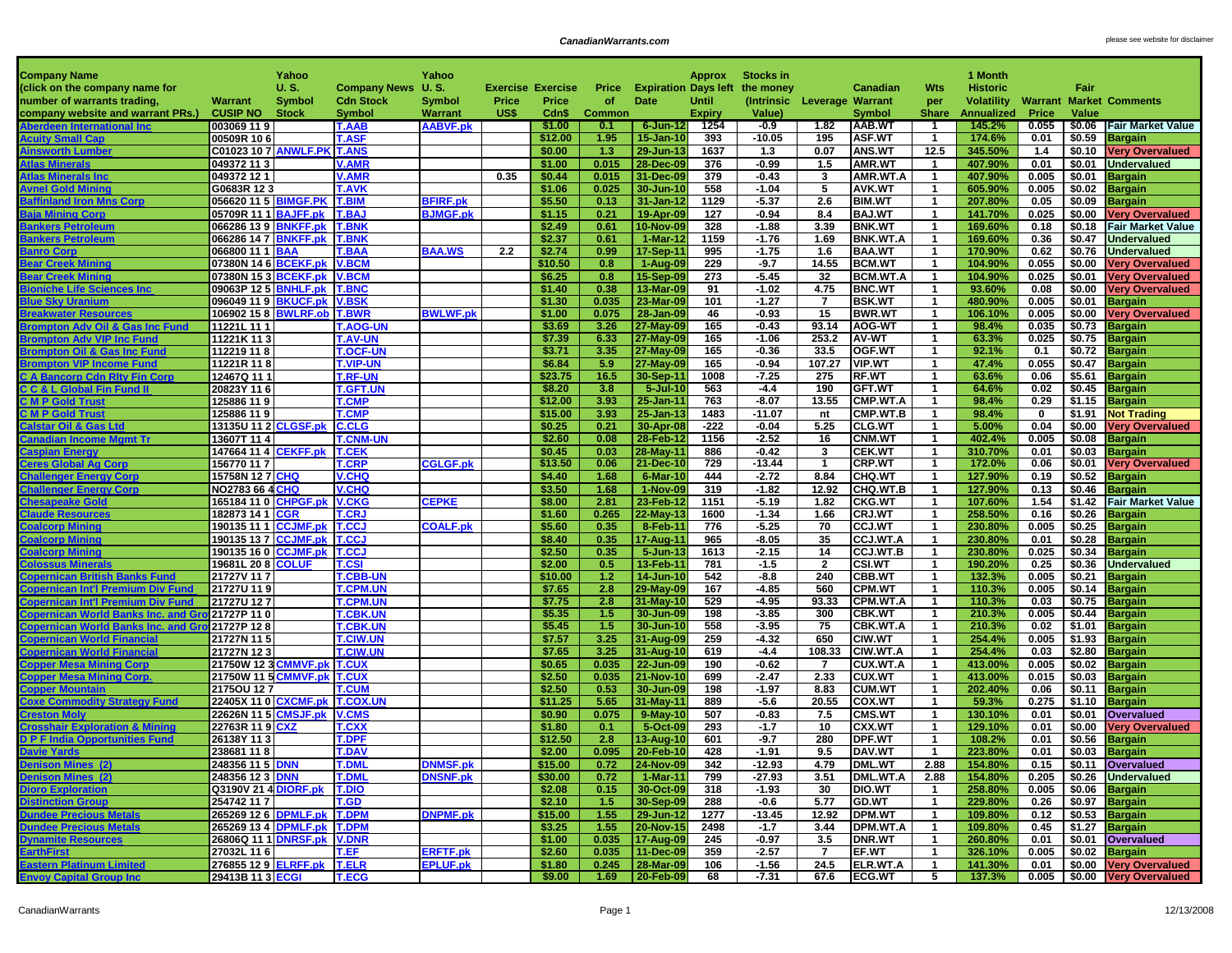н.

| <b>Company Name</b>                                                          |                                              | Yahoo         |                                    | Yahoo           |                      |                          |              |                             | Approx       | <b>Stocks in</b>   |                             |                           |                                         | 1 Month            |                |                  |                                  |
|------------------------------------------------------------------------------|----------------------------------------------|---------------|------------------------------------|-----------------|----------------------|--------------------------|--------------|-----------------------------|--------------|--------------------|-----------------------------|---------------------------|-----------------------------------------|--------------------|----------------|------------------|----------------------------------|
| (click on the company name for                                               |                                              | U.S.          | Company News U.S.                  |                 |                      | <b>Exercise Exercise</b> | Price        | <b>Expiration Days left</b> |              | the money          |                             | <b>Canadian</b>           | Wts                                     | <b>Historic</b>    |                | Fair             |                                  |
| number of warrants trading,                                                  | Warrant                                      | <b>Symbol</b> | <b>Cdn Stock</b>                   | <b>Symbol</b>   | Price                | Price                    | of           | Date                        | Until        |                    | (Intrinsic Leverage Warrant |                           | per                                     | Volatility         |                |                  | <b>Warrant Market Comments</b>   |
| <b>Erdene Gold</b>                                                           | 29480Q 11 8 ERDGF.pk                         |               | <b>T.ERD</b>                       |                 |                      | \$1.60                   | 0.15         | 15-Jun-09                   | 183          | $-1.45$            | 30                          | <b>ERD.WT</b>             | $\overline{1}$                          | 176.60%            | 0.005          | \$0.01           | <b>Undervalued</b>               |
| <b>Etruscan Resources</b>                                                    | 29786L 14 4 ETRUF.pk                         |               | <b>T.EET</b>                       | <b>ETUCF.pk</b> |                      | \$4.00                   | 0.26         | 2-Nov-10                    | 680          | $-3.74$            | 13                          | <b>EET.WT</b>             | $\overline{1}$                          | 135.60%            | 0.02           | \$0.05           | <b>Bargain</b>                   |
| Etruscan Resources                                                           | 29786L 16 9 ETRUF.pk                         |               | <b>T.EET</b>                       |                 |                      | \$1.85                   | 0.26         | 6-Aug-11                    | 954          | $-1.59$            | 5.78                        | EET.WT.A                  | $\mathbf{1}$                            | 135.60%            | 0.045          | \$0.11           | <b>Bargain</b>                   |
| <b>European Premium Dividend</b>                                             | 29879E 11 4                                  |               | <b>T.EPD.UN</b>                    |                 |                      | \$10.00                  | 3.5          | 12-Nov-10                   | 690          | $-6.5$             | 233.33                      | <b>EPD.WT</b>             | $\mathbf{1}$                            | 134.1%             | 0.015          | \$1.63           | <b>Bargain</b>                   |
| <b>Faircourt Gold Income</b>                                                 | 30376T 117                                   |               | <b>T.FGX</b>                       | <b>FRCRF.pk</b> |                      | \$10.00                  | 6.21         | 31-May-10                   | 529          | $-3.79$            | 25.88                       | <b>FGX.WT</b>             | $\mathbf{1}$                            | 208.0%             | 0.24           | \$4.64           | <b>Bargain</b>                   |
| <b>Faircourt Gold Income</b>                                                 | 30376T 117                                   |               | <b>T.FGX</b>                       | <b>FRCRF.pk</b> |                      | \$10.00                  | 6.21         | 30-Oct-09                   | 318          | $-3.79$            | 25.88                       | <b>FGX.WT</b>             | $\mathbf{1}$                            | 208.0%             | 0.24           | \$3.71           | <b>Bargain</b>                   |
| <b>First Majestic Silver Corp</b>                                            | 32076V 12 9 FRMSF.pk                         |               | <b>T.FR</b>                        |                 |                      | \$7.00                   | 1.29         | 25-Mar-10                   | 463          | $-5.71$            | 8.9                         | FR.WT.A                   | $\mathbf{1}$                            | 153.10%            | 0.145          | \$0.37           | <b>Bargain</b>                   |
| <b>Focused Global Trends Fund</b>                                            | 34416R 11 5                                  |               | <b>T.FTF</b>                       |                 |                      | \$10.25                  | 4.25         | 30-Jul-10                   | 588          | -6                 | 425                         | FTF.WT                    | $\mathbf{1}$                            | 95.7%              | 0.01           | \$1.08           | <b>Bargain</b>                   |
| <b>Focused Global Trends Fund</b>                                            | 34416R 11 5                                  |               | <b>T.FTF</b>                       |                 |                      | \$10.25                  | 4.25         | 30-Jan-09                   | 48           | -6                 | 425                         | FTF.WT                    | -1                                      | 95.7%              | 0.01           | \$0.00           | <b>Very Overvalued</b>           |
| <b>Fortress Energy Inc</b>                                                   | 34958M 11 0 FEIFF.pk                         |               | <b>T.FEI</b>                       |                 |                      | \$2.00                   | 0.3          | 20-Jun-11                   | 908          | $-1.7$             | 20                          | <b>FEI.WT</b>             | $\mathbf{1}$                            | 131.20%            | 0.015          | \$0.12           | <b>Bargain</b>                   |
| <b>Fortune Minerals</b>                                                      | 34967D 13 5 FTMDF.pk                         |               | T.FT                               |                 |                      | \$3.75                   | 0.455        | 26-Jul-09                   | 224          | $-3.3$             | 91                          | FT.WT                     | $\overline{1}$                          | 90.70%             | 0.005          | \$0.00           | <b>Very Overvalued</b>           |
| <b>Fralex Therapeutics Inc</b>                                               | 49381E 11 3 FRLXF.pk                         |               | <b>T.FXI</b>                       |                 |                      | \$4.00                   | 0.02         | 14-Feb-09                   | 62           | $-3.98$            | 0.2                         | <b>FXI.WT</b>             | $\mathbf 1$                             | 741.40%            | 0.1            | \$0.01           | <b>Very Overvalued</b>           |
| Franco-Nevada                                                                | 351858 11 3 GVCM.pk                          |               | <b>T.FNV</b>                       |                 |                      | \$32.00                  | 15.62        | 13-Mar-12                   | 1171         | $-16.38$           | 7.81                        | <b>FNV.WT</b>             | $\overline{1}$                          | 85.50%             | $\overline{2}$ | \$6.79           | <b>Bargain</b>                   |
| <b>Front Street Resource Perf. Fund</b>                                      | 35902M 11 4                                  |               | <b>T.FRE</b>                       |                 |                      | \$11.00                  | 3.23         | 9-Nov-09                    | 327          | $-7.77$            | 129.2                       | <b>FRE.WT</b>             | $\mathbf{1}$                            | 128.3%             | 0.025          | \$0.57           | <b>Bargain</b>                   |
| <b>Geovic Mining Corp</b>                                                    | 373686 12 0 GVCM.pk                          |               | <b>T.GMC</b>                       | <b>GVCMW.pk</b> |                      | \$2.75                   | 0.63         | 3-Nov-11                    | 1041         | $-2.12$            | 10.5                        | <b>GMC.WT</b>             | $\mathbf{1}$                            | 113.70%            | 0.06           | \$0.27           | <b>Bargain</b>                   |
| <b>Geovic Mining Corp</b>                                                    | U37397 11 1 <b>GVCM.pk</b>                   |               | <b>T.GMC</b>                       | <b>GVICW.pk</b> |                      | \$3.00                   | 0.63         | 6-Mar-12                    | 1164         | $-2.37$            | 10.5                        | GMC.WT.A                  | $\mathbf{1}$                            | 113.70%            | 0.06           | \$0.29           | <b>Bargain</b>                   |
| <b>Geovic Mining Corp</b>                                                    | 377903 14 1 GVCM.pk                          |               | <b>T.GMC</b>                       |                 |                      | \$5.00                   | 0.63         | 27-Apr-12                   | 1215         | $-4.37$            | 31.5                        | GMC.WT.B                  | $\overline{1}$                          | 113.70%            | 0.02           | \$0.24           | <b>Bargain</b>                   |
| <b>Global Agribusiness Trust</b><br><b>Global Banks Premium Income Trust</b> | 37949D 11 5<br>37945D 119                    |               | <b>T.AGB.UN</b><br><b>T.GBP.UN</b> | <b>GBAGF.pk</b> |                      | \$10.00<br>\$5.95        | 3.16<br>1.52 | 30-Nov-10<br>31-Jul-09      | 708<br>229   | $-6.84$<br>$-4.43$ | 45.14<br>76                 | AGB.WT<br><b>GBP.WT</b>   | $\mathbf{1}$<br>$\mathbf{1}$            | 130.0%<br>220.1%   | 0.07<br>0.02   | \$1.38<br>\$0.54 | <b>Bargain</b>                   |
| <b>Global Banks Premium Income Trust</b>                                     | 37945D 127                                   |               | <b>T.GBP.UN</b>                    |                 |                      | \$6.05                   | 1.52         | 31-Jul-10                   | 589          | $-4.53$            | 33.78                       | <b>GBP.WT.A</b>           | $\mathbf{1}$                            | 220.1%             | 0.045          | \$1.09           | <b>Bargain</b><br><b>Bargain</b> |
| <b>Global Uranium</b>                                                        | 379462 11 2 GURAF.pk                         |               | <b>T.GUR</b>                       |                 |                      | \$10.25                  | 1.2          | 30-Jun-10                   | 558          | $-9.05$            | 30                          | <b>GUR.WT</b>             | $\mathbf{1}$                            | 153.5%             | 0.04           | \$0.34           | <b>Bargain</b>                   |
| <b>Gold Point Energy Corp</b>                                                | 380956 17 7 GPEGF.pk V.GPE                   |               |                                    |                 |                      | \$0.50                   | 0.035        | 29-Dec-08                   | 17           | $-0.47$            | $\overline{7}$              | GPE.WT                    | $\overline{1}$                          | 639.30%            | 0.005          | \$0.00           | <b>Very Overvalued</b>           |
| <b>Gold Wheaton</b>                                                          | 38075N 13 3 GLWGF.pk V.GLW                   |               |                                    |                 |                      | \$1.00                   | 0.23         | 8-Jul-13                    | 1646         | $-0.77$            | 3.07                        | <b>GLW.WT</b>             | $\overline{1}$                          | 172.80%            | 0.075          | \$0.20           | <b>Bargain</b>                   |
| Goldcorp                                                                     | 390124 11 3 GG                               |               | T.G                                | GG-WT           |                      | \$45.75                  | 27.85        | 9-Jun-11                    | 897          | $-17.9$            | 3.79                        | G.WT.G                    | $\mathbf{1}$                            | 139.00%            | 7.34           |                  | \$18.77 Bargain                  |
| <b>Golden Predator</b>                                                       |                                              |               |                                    |                 |                      | \$3.35                   | 0.15         | 15-Aug-11                   | 963          | $-3.2$             | $\overline{1}$              | <b>GP.WT</b>              | $\mathbf{1}$                            | 160.30%            | 0.15           | \$0.06           | <b>Very Overvalued</b>           |
| <b>Great Basin</b>                                                           | 45107L 11 8 GBN                              |               | <b>T.GBG</b>                       | <b>GBNAF.pk</b> |                      | \$3.50                   | 0.97         | 17-Apr-09                   | 125          | $-2.53$            | 97                          | <b>GBG.WT</b>             | $\overline{1}$                          | 124.70%            | 0.01           | \$0.02           | <b>Bargain</b>                   |
| <b>High Desert Gold Corp</b>                                                 | 42965Y 11 8 HDGCF.pk                         |               | <b>T.HDG</b>                       |                 |                      | \$0.65                   | 0.24         | 17-Oct-09                   | 305          | $-0.41$            | 48                          | <b>HDG.WT</b>             | $\overline{1}$                          | 113.80%            | 0.005          | \$0.04           | <b>Bargain</b>                   |
| <b>High River Gold Mines</b>                                                 | 42979J 15 6 HRIVF.pk                         |               | <b>T.HRG</b>                       |                 |                      | \$4.00                   | 0.085        | 8-Nov-10                    | 686          | $-3.92$            | 8.5                         | <b>HRG.WT</b>             | $\mathbf 1$                             | 260.10%            | 0.01           | \$0.06           | <b>Bargain</b>                   |
| <b>Hudbay</b>                                                                | 443628 12 8 HBMFF.pk                         |               | <b>T.HBM</b>                       |                 |                      | \$24.64                  | 3.55         | 26-Jan-09                   | 44           | $-21.09$           | 1183.33                     | <b>HBM.WT</b>             | 0.6                                     | 193.80%            | 0.005          | \$0.01           | <b>Undervalued</b>               |
| <b>I C S Copper Systems Ltd</b>                                              | 449664 119                                   |               | <b>V.ICX</b>                       |                 |                      | \$1.30                   | 0.025        | 4-May-09                    | 142          | $-1.28$            | 2.5                         | <b>ICX.WT</b>             | $\overline{1}$                          | 290.90%            | 0.01           | \$0.00           | <b>Very Overvalued</b>           |
| <b>IMA Exploration</b>                                                       | 449664 30 9 <b>IMR</b>                       |               | <b>V.IMR</b>                       |                 |                      | \$3.45                   | 0.29         | 14-Sep-09                   | 272          | $-3.16$            | 11.6                        | <b>IMR.WT</b>             | $\mathbf{1}$                            | 94.50%             | 0.025          | \$0.00           | <b>Very Overvalued</b>           |
| <b>IM A Exploration</b>                                                      | 450913 11 6 <b>IMR</b>                       |               | <b>V.IMR</b>                       |                 |                      | \$3.80                   | 0.29         | 21-Mar-10                   | 459          | $-3.51$            | 29                          | <b>IMR.WT.A</b>           | $\overline{1}$                          | 94.50%             | 0.01           | \$0.00           | <b>Very Overvalued</b>           |
| Int'l Fin. Income and Growth Tr                                              | 45951C 11 5                                  |               | T.FIT.UN                           |                 |                      | \$7.15                   | 1.4          | 29-Apr-09                   | 137          | $-5.75$            | 280                         | FIT.WT                    | $\mathbf{1}$                            | 206.7%             | 0.005          | \$0.17           | <b>Bargain</b>                   |
| Int'l Fin. Income and Growth Tr                                              | 45951C 123                                   |               | <b>T.FIT.UN</b>                    |                 |                      | \$7.25                   | 1.4          | 30-Apr-10                   | 498          | $-5.85$            | 25.45                       | FIT.WT.A                  | $\mathbf 1$                             | 206.7%             | 0.055          | \$0.79           | <b>Bargain</b>                   |
| <b>Ivanhoe Energy</b>                                                        | 465790 11 1 IVAN.pk                          |               | T.IE                               | <b>VNWF.pk</b>  |                      | \$2.93                   | 0.465        | 15-May-11                   | 873          | $-2.47$            | 4.65                        | IE.WT                     | $\overline{1}$                          | 159.00%            | 0.1            | \$0.26           | <b>Bargain</b>                   |
| <b>Ivory Energy</b>                                                          | 46589L 11 3 IVVFF.pk                         |               | V.IV                               | IVYEF.pk        |                      | \$1.00                   | 0.07         | 18-Jul-12                   | 1296         | $-0.93$            | 2.33                        | <b>IV.WT</b>              | $\overline{1}$                          | 112.00%            | 0.03           | \$0.02           | Overvalued                       |
| Katanga Mining                                                               | 49373T 12 8 KATFF.pk                         |               | <b>T.KAT</b>                       | <b>KATGF.pk</b> |                      | \$8.50                   | 0.53         | 20-Nov-11                   | 1058         | $-7.97$            | 13.25                       | <b>KAT.WT</b>             | $\overline{1}$                          | 420.40%            | 0.04           | \$0.53           | <b>Bargain</b>                   |
| <b>Kinross</b>                                                               | 496902 17 2                                  |               | T.K                                |                 |                      | \$32.00                  | 17.27        | 3-Sep-13                    | 1701         | $-14.73$           | 5.11                        | K.WT.C                    | $\mathbf{1}$                            | 145.50%            | 3.38           |                  | \$14.91 Bargain                  |
| Kinross (3)                                                                  | 51818R 11 3 KGC                              |               | T.K                                | <b>KGCAF.pk</b> |                      | \$22.49                  | 17.27        | 7-Sep-11                    | 985          | $-5.22$            | 3.94                        | K.WT.B                    | 2.24871                                 | 145.50%            | 1.95           | \$5.81           | <b>Bargain</b>                   |
| <b>Labrador Iron Mines</b>                                                   | 505435 11 5 LIMHF.pk                         |               | <b>T.LIR</b>                       |                 |                      | \$5.00                   | 0.7          | 3-Dec-09                    | 351          | $-4.3$             | 46.67                       | LIR.WT                    | $\mathbf{1}$                            | 190.90%            | 0.015          | \$0.21           | <b>Bargain</b>                   |
| <b>Lakeside Steel Inc</b>                                                    | 51218Q 11 1                                  |               | <b>V.LS</b>                        |                 |                      | \$0.52                   | 0.13         | 29-Nov-09                   | 347          | $-0.39$            | nt                          | LS.WT                     | $\overline{2}$                          | 406.80%            | $\mathbf 0$    | \$0.06           | <b>Not Trading</b>               |
| <b>MDN</b> Inc                                                               | 31943B 12 6 MDNNF.pl                         |               | <b>T.MDN</b>                       |                 |                      | \$1.00                   | 0.6          | 14-Jan-09                   | 32           | $-0.4$             | 7.5                         | <b>MDN.WT</b>             | $\overline{1}$                          | 122.30%            | 0.08           | \$0.01           | <b>Very Overvalued</b>           |
| <b>Marathon PGM</b><br><b>Markland AGF Precious Metals</b>                   | 565851 14 4                                  | <b>MRPGF</b>  | <b>T.MAR</b><br><b>T.MPM</b>       |                 |                      | \$6.00                   | 0.27         | 17-Apr-10                   | 485          | $-5.73$            | 54                          | <b>MAR.WT</b>             | $\mathbf{1}$                            | 163.60%            | 0.005          | \$0.04           | <b>Bargain</b>                   |
| <b>Mega Uranium</b>                                                          | 570655 118                                   |               | <b>T.MGA</b>                       |                 |                      | \$10.25<br>\$6.00        | 4.51<br>0.68 | 10-Jul-10<br>12-Feb-12      | 568          | $-5.74$<br>$-5.32$ | 8.2                         | <b>MPM.WT</b>             | $\overline{\mathbf{1}}$<br>$\mathbf{1}$ | 132.90%            | 0.55<br>0.065  | \$1.99<br>\$0.56 | <b>Bargain</b>                   |
|                                                                              | 58516W 11 2 MGAFF.pl<br>58516W 12 0 MGAFF.pk |               |                                    | <b>MEGUF.pk</b> |                      | \$7.00                   | 0.68         | 6-Jun-12                    | 1140<br>1254 | $-6.32$            | 10.46<br>13.6               | <b>MGA.WT</b>             |                                         | 202.00%<br>202.00% | 0.05           |                  | <b>Bargain</b>                   |
| Mega Uranium<br><b>Melco China Resorts</b>                                   | 58546Q 119                                   |               | <b>T.MGA</b><br><b>V.MCG</b>       |                 |                      | \$4.00                   | 0.04         | 27-May-10                   | 525          | $-3.96$            | $\overline{4}$              | MGA.WT.A<br><b>MCG.WT</b> | $\overline{1}$<br>$\overline{1}$        | 556.30%            | 0.01           | \$0.57<br>\$0.04 | <b>Bargain</b><br><b>Bargain</b> |
| <b>Mercator Minerals Ltd</b>                                                 | 587582 11 5 MLKKF.pk                         |               | <b>T.ML</b>                        | <b>MRCMF.pk</b> |                      | \$4.00                   | 0.375        | 16-Feb-12                   | 1144         | $-3.63$            | 2.88                        | <b>ML.WT</b>              | $\overline{1}$                          | 287.00%            | 0.13           | \$0.36           | <b>Bargain</b>                   |
| <b>Metallic Ventures Gold</b>                                                | 591253 12 5 MTLVF.pk                         |               | <b>T.MVG</b>                       |                 |                      | \$10.00                  | 0.265        | 17-Mar-09                   | 95           | $-9.74$            | 53                          | <b>MVG.WT</b>             | $\overline{1}$                          | 261.70%            | 0.005          | \$0.00           | <b>Very Overvalued</b>           |
| Metanor Resources                                                            | 59138Q 13 7 MEAOF.pk                         |               | <b>V.MTO</b>                       |                 |                      | \$1.00                   | 0.325        | 15-May-12                   | 1233         | $-0.68$            | 2.95                        | <b>MTO.WT</b>             | $\mathbf{1}$                            | 119.90%            | 0.11           | \$0.19           | <b>Bargain</b>                   |
| <b>Metrobridge Networks</b>                                                  | 59165A 11 2                                  |               | <b>V.MEB</b>                       |                 |                      | \$0.65                   | 0.04         | 26-Jul-09                   | 224          | $-0.61$            | 0.4                         | <b>MEB.WT</b>             | $\overline{1}$                          | 376.50%            | 0.1            | \$0.02           | <b>Very Overvalued</b>           |
| <b>Minefinders Corp</b>                                                      | 602900 128                                   |               | <b>T.MFL</b>                       |                 |                      | \$5.00                   | 0.05         | 31-Dec-11                   | 1099         | $-4.95$            | 10                          | <b>MFL.WT</b>             | $\mathbf{1}$                            | 347.00%            | 0.005          | \$0.05           | <b>Bargain</b>                   |
| <b>Mines Management (1)</b>                                                  | 603432 11 3   <mark>MGN</mark>               |               | <b>I.MGI</b>                       |                 | $\frac{1}{5}$ \$5.75 | \$7.17                   | $1.15 -$     | 20-Apr-12                   | 1208         | -6.02              | 2.3                         | <b>MGT.WT.U</b>           |                                         | 218.60%            | U.5            |                  | \$1.04 Bargain≰                  |
| <b>New Gold Inc.</b>                                                         | 644535 12 2 NGD                              |               | <b>T.NGD</b>                       | <b>NGDAF</b>    |                      | \$15.00                  | 1.04         | 28-Jun-17                   | 3076         | $-13.96$           | 5.2                         | <b>NGD.WT.A</b>           | $\overline{1}$                          | 199.90%            | 0.2            |                  | $$1.03$ Bargain                  |
| New Gold Inc.                                                                | 644535 13 0 NGD                              |               | <b>T.NGD</b>                       |                 |                      | \$15.00                  | 1.04         | 3-Apr-12                    | 1191         | $-13.96$           | 6.93                        | NGD.WT.B                  | 10                                      | 199.90%            |                |                  | $0.015$   \$0.08 Bargain         |
| <b>New Gold Inc.</b>                                                         | 644535 14 8 NGD                              |               | <b>T.NGD</b>                       |                 |                      | \$9.00                   | 1.04         | 28-Nov-12                   | 1426         | -7.96              | 3.47                        | NGD.WT.C                  | 10                                      | 199.90%            | 0.03           |                  | \$0.09 Bargain                   |
| North American Palladium Ltd.                                                | 656912 11 0 PAL                              |               | <b>T.PDL</b>                       | <b>PAL-WT</b>   | 5.05                 | \$6.30                   | 1.15         | 11-Dec-09                   | 359          | $-5.15$            | 8.85                        | PDL.WT                    | $\overline{1}$                          | 139.60%            | 0.13           |                  | \$0.18 Undervalued               |
| <b>Northrock Resources</b>                                                   | 666793 11 2                                  |               |                                    |                 |                      | \$0.75                   | 0.05         | 30-Sep-10                   | 648          | -0.7               | nt                          | NRK.WT                    | $\mathbf{1}$                            | 50.00%             | 0              |                  | \$0.00 Not Trading               |
| <b>Oilsands Canada Corp</b>                                                  | 678044 11 6                                  |               | <b>T.OCF</b>                       |                 |                      | \$10.25                  | 3.3          | 31-Jul-10                   | 589          | $-6.95$            | 9.43                        | <b>OCF.WT</b>             | $\mathbf{1}$                            | 58.2%              | 0.35           |                  | \$0.14 Very Overvalued           |
| <b>O'Leary Global Equity Income</b>                                          | 67087E 11 2                                  |               | <b>T.OGE-UN</b>                    |                 |                      | \$12.00                  | 8.5          | 31-Dec-10                   | 739          | $-3.5$             | 29.31                       | OGE.WT                    | $\mathbf{1}$                            | 35.9%              | 0.29           |                  | \$1.00 Bargain                   |
| <b>O'Leary Global Infrastructure</b>                                         | 67088H 114                                   |               | <b>T.OGN-UN</b>                    |                 |                      | \$12.00                  | 11.75        | 30-Nov-09                   | 348          | $-0.25$            | 35.61                       | OGN.WT                    | $\mathbf{1}$                            | 25.0%              | 0.33           |                  | $$1.30$ Bargain                  |
| <b>Olympus Pacific Minerals Inc</b>                                          | 68162Q 11 1 OLYMF.pk T.OYM                   |               |                                    |                 |                      | \$0.90                   |              | $0.045$   31-Jul-09         | 229          | $-0.86$            | 4.5                         | OYM.WT                    | $\overline{1}$                          | 133.00%            | 0.01           |                  | \$0.00 Very Overvalued           |
| <b>Oroco Resource Corp</b>                                                   | 687033 118                                   |               | <b>V.OCO</b>                       |                 |                      | \$0.90                   |              | $0.05$   12-Sep-09          | 270          | $-0.85$            | 0.83                        | OCO.WT                    | $\blacksquare$                          | 261.10%            |                |                  | 0.06   \$0.02   Very Overvalued  |